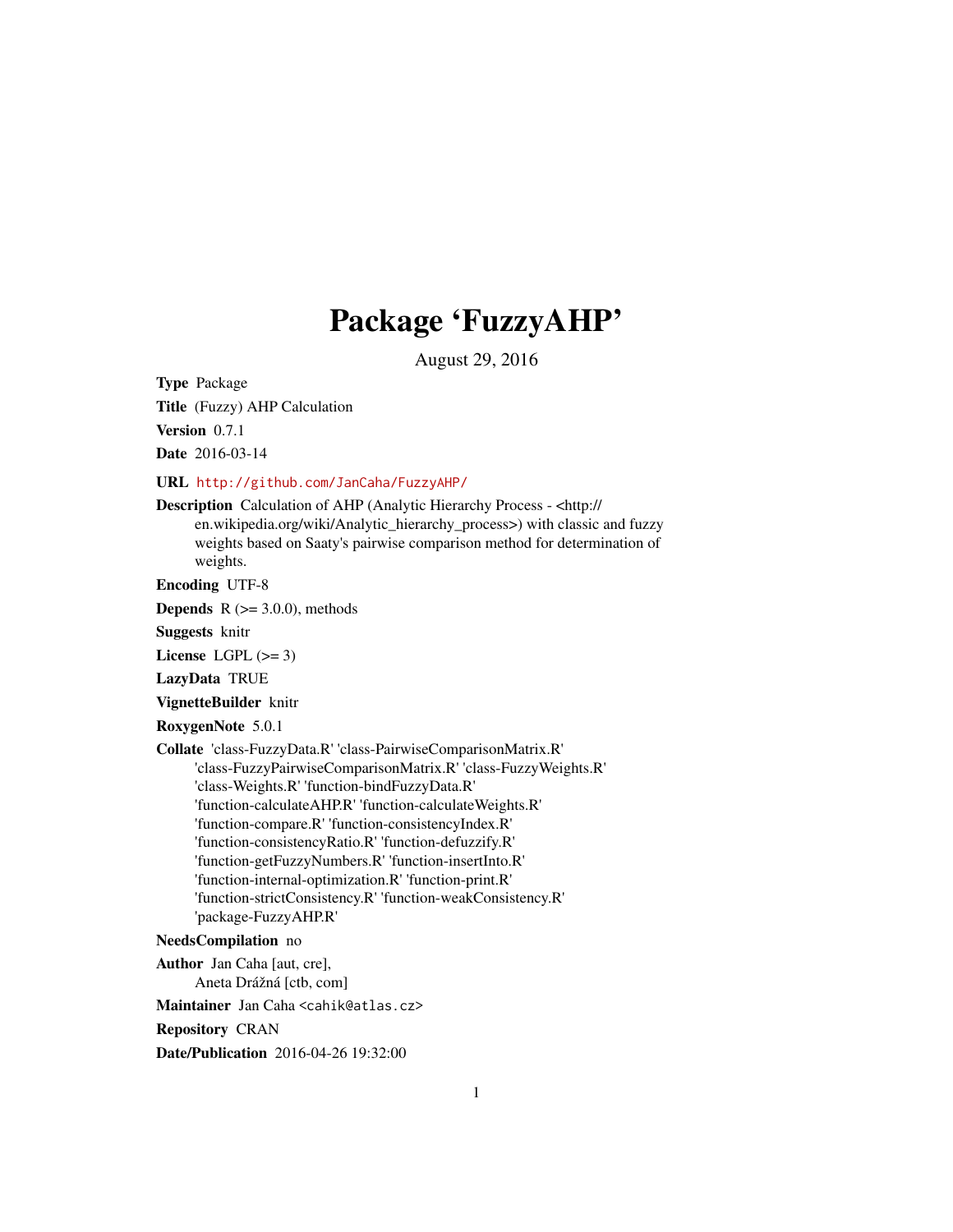# <span id="page-1-0"></span>R topics documented:

| $\overline{4}$<br>$\overline{5}$<br>Index |  |                |
|-------------------------------------------|--|----------------|
|                                           |  |                |
|                                           |  |                |
|                                           |  |                |
|                                           |  |                |
|                                           |  | 6              |
|                                           |  | -6             |
|                                           |  | $\overline{7}$ |
|                                           |  |                |
|                                           |  | 9              |
|                                           |  | $\overline{Q}$ |
|                                           |  |                |
|                                           |  |                |
|                                           |  |                |
|                                           |  |                |
|                                           |  |                |
|                                           |  |                |
|                                           |  |                |
|                                           |  |                |
|                                           |  |                |
|                                           |  |                |
|                                           |  |                |
|                                           |  | 18             |

FuzzyAHP-package *Package for calculation of classic and Fuzzy AHP*

#### Description

FuzzyAHP is an open source (LGPL 3) package for R. The package is only suitable for AHP that uses categorical rating of criteria for alternatives instead of pairwise comparison of alternatives according to each criteria. This adaptation of AHP is common in situations when the number of alternatives is hight and the pairwise comparison is thus inadequate or impossible to construct. The weights for criteria are, however, still determined from the pairwise comparison matrix. This approach towards AHP is common in Geosciences as well as other fields.

The determination of criteria weights is done according to process described by Krejčí, Pavlačka, and Talašová (2016), which yelds significantly narrower fuzzy numbers than previously used approaches.

#### Details

Please see vignettes for more details about the package and examples of use.

Complete list of classes and methods call help(package="FuzzyAHP").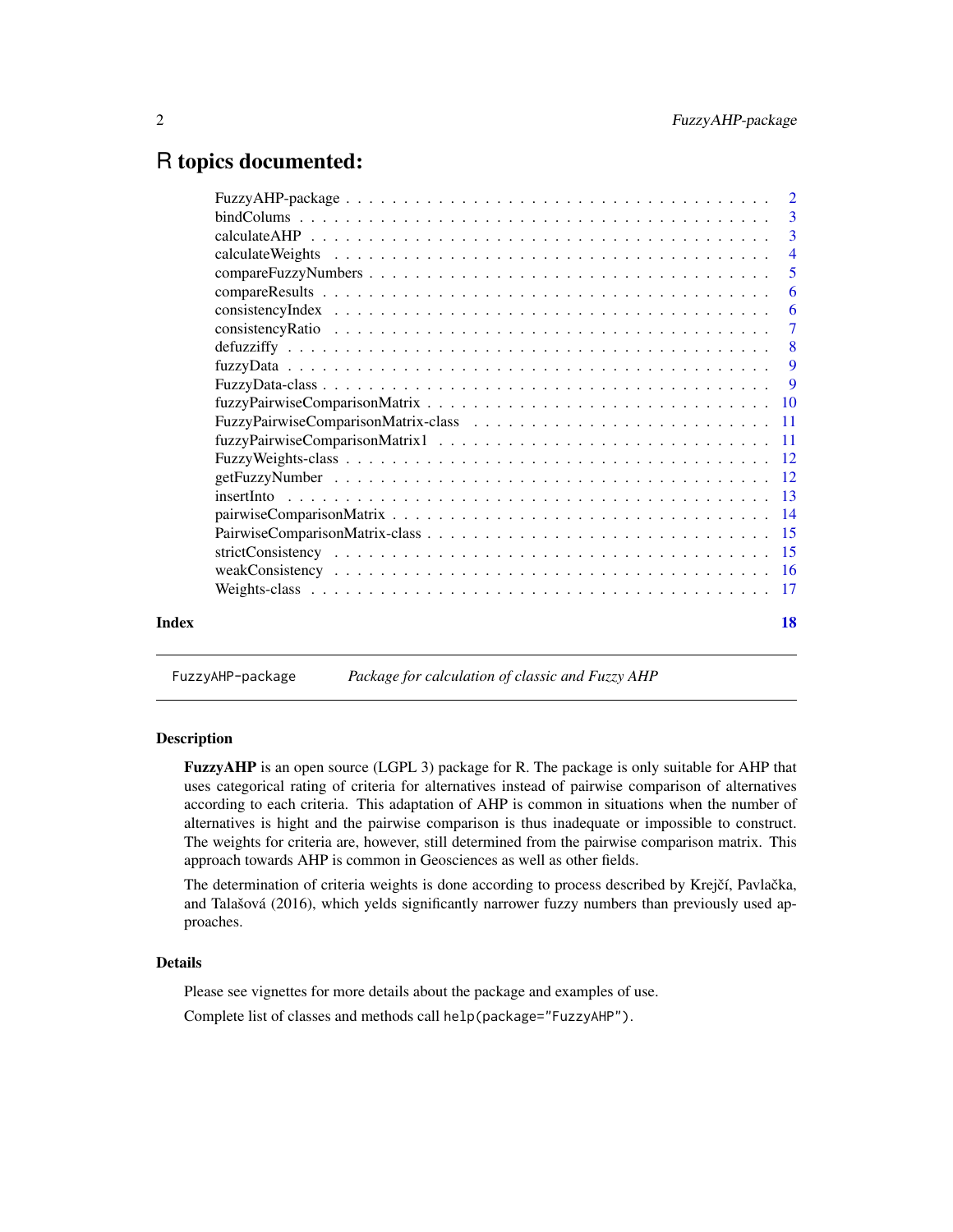#### <span id="page-2-0"></span>bindColums 3

#### Author(s)

Jan Caha <cahik@atlas.cz>, with contributions from Aneta Drážná

### References

Krejčí, Jana, Ondřej Pavlačka, and Jana Talašová. 2016. "A fuzzy extension of Analytic Hierarchy Process based on the constrained fuzzy arithmetic." Fuzzy Optimization and Decision Making. doi:10.1007/s10700-016-9241-0.

bindColums *Function that binds two FuzzyData together into one FuzzyData*

#### Description

This methods construct object [FuzzyData](#page-8-1) based on two [FuzzyData](#page-8-1). The functions merges the sources into single output. This method should be used in situations when both weights and input data are fuzzy.

#### Usage

bindColums(data1, data2)

## S4 method for signature 'FuzzyData,FuzzyData' bindColums(data1, data2)

#### Arguments

| data1 | An object of FuzzyData. |
|-------|-------------------------|
| data2 | An object of FuzzyData. |

#### Value

An object of class [FuzzyData](#page-8-1)

calculateAHP *Function to calculate result of AHP*

# Description

This function calculates output of AHP based on [Weights](#page-16-1) or [FuzzyWeights](#page-11-1) on data represented either by matrix or [FuzzyData](#page-8-1).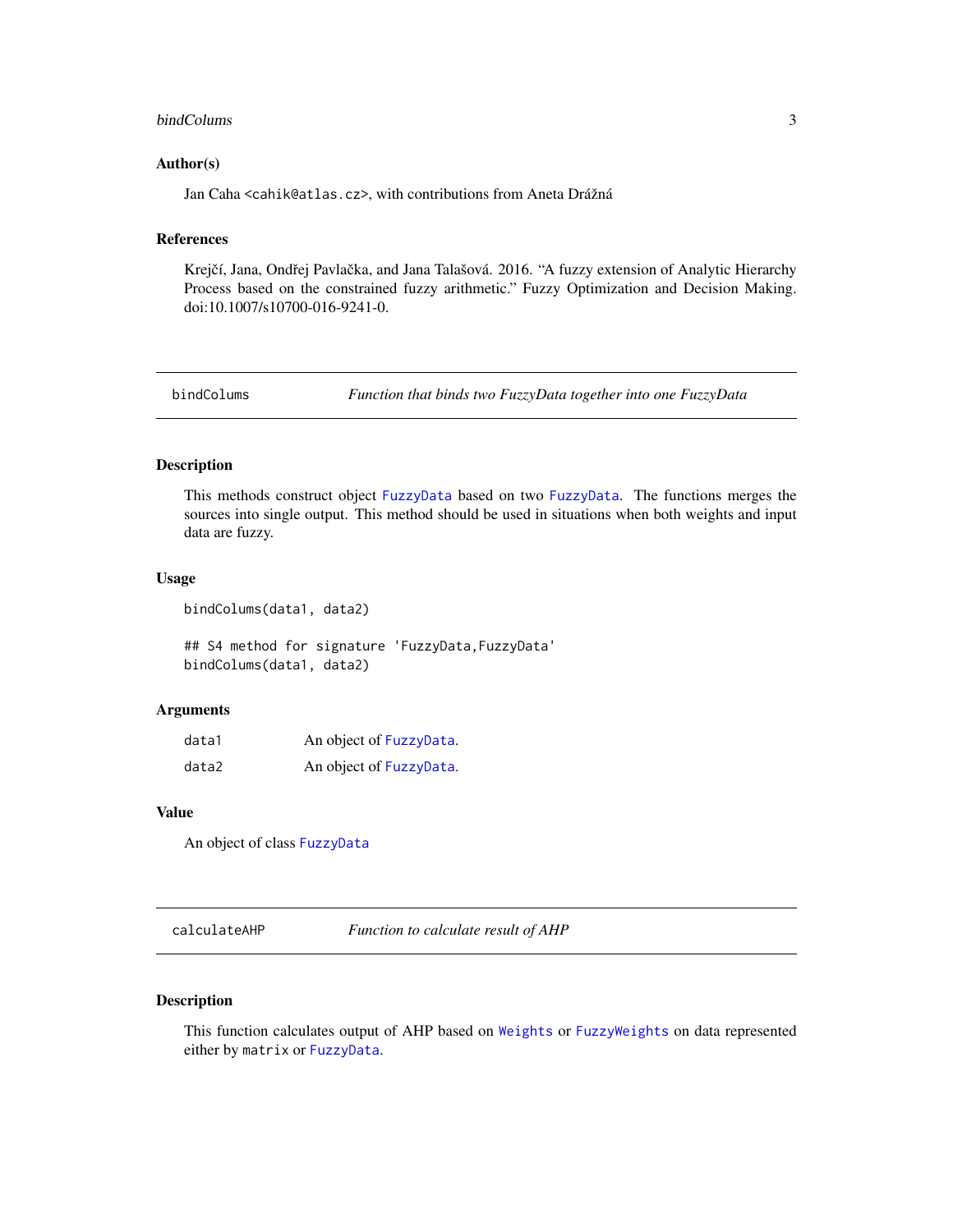#### Usage

```
calculateAHP(weights, data)
## S4 method for signature 'Weights,matrix'
calculateAHP(weights, data)
## S4 method for signature 'FuzzyWeights,matrix'
calculateAHP(weights, data)
## S4 method for signature 'FuzzyWeights,FuzzyData'
calculateAHP(weights, data)
## S4 method for signature 'PairwiseComparisonMatrix,matrix'
calculateAHP(weights, data)
## S4 method for signature 'FuzzyPairwiseComparisonMatrix, matrix'
calculateAHP(weights, data)
## S4 method for signature 'FuzzyPairwiseComparisonMatrix,FuzzyData'
calculateAHP(weights, data)
```
#### Arguments

| weights | object of class Weights or Fuzzy Weights. Alternatively objects of classes Pair- |
|---------|----------------------------------------------------------------------------------|
|         | wiseComparisonMatrix or FuzzyPairwiseComparisonMatrix can be passed to           |
|         | directly calculate weights from these classes.                                   |
| data    | matrix or FuzzyData with number of colums equal to number of rows in weights.    |

#### Value

Either a matrix (if [Weights](#page-16-1) and matrix were used as inputs) or [FuzzyData](#page-8-1) (if [FuzzyWeights](#page-11-1) were used).

calculateWeights *Function to calculate fuzzy weights based on comparison matrix*

#### Description

This functions calculates [Weights](#page-16-1) or [FuzzyWeights](#page-11-1) based on input pairwise comparison matrix.

#### Usage

```
calculateWeights(comparisonMatrix)
```
## S4 method for signature 'PairwiseComparisonMatrix' calculateWeights(comparisonMatrix)

<span id="page-3-0"></span>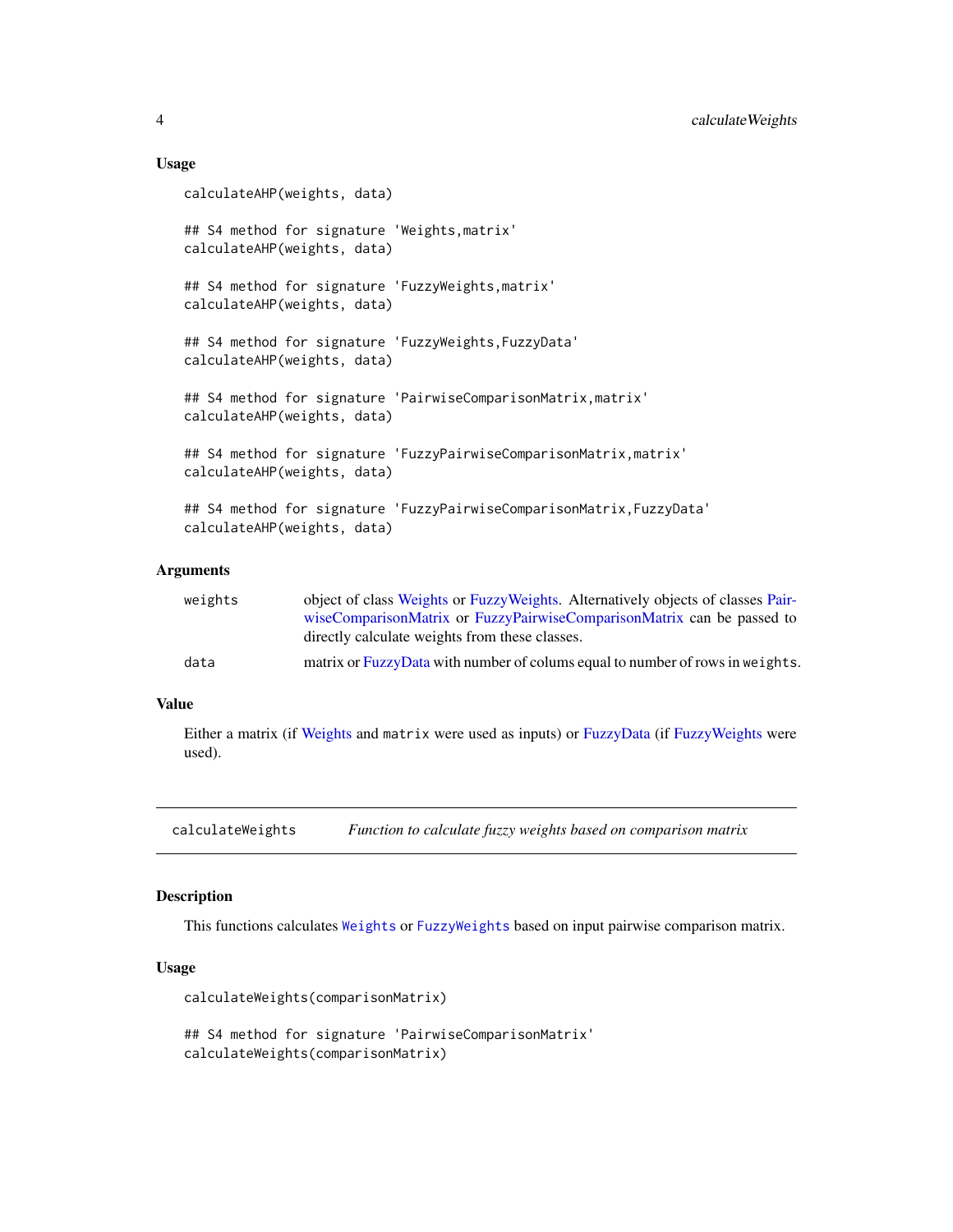```
## S4 method for signature 'FuzzyPairwiseComparisonMatrix'
calculateWeights(comparisonMatrix)
```
#### Arguments

```
comparisonMatrix
                 object of either PairwiseComparisonMatrix or FuzzyPairwiseComparisonMa-
```
# See Also

[PairwiseComparisonMatrix-class](#page-14-1)

[trix](#page-10-1)

compareFuzzyNumbers *Function to mutually compare fuzzy data*

#### Description

This function compares fuzzy data [FuzzyData](#page-8-1) to identify the optimal (best) cases. The [FuzzyData](#page-8-1) can only contain one fuzzy number, otherwise the comparison is not possible. The calculation of type "possibilityTheory" can be time consuming as it is based on comparing each fuzzy number to a maximal fuzzy number obtained from the set of fuzzy numbers.

#### Usage

```
compareFuzzyNumbers(fuzzyData, type, progressBar = FALSE)
## S4 method for signature 'FuzzyData,character'
compareFuzzyNumbers(fuzzyData, type,
 progressBar = FALSE)
```
#### **Arguments**

| fuzzyData   | A FuzzyData                                                                                                           |
|-------------|-----------------------------------------------------------------------------------------------------------------------|
| type        | A "character" representing type of comparison. Currently implemented meth-<br>ods are "Chen" and "possibilityTheory". |
| progressBar | logical value indicating if textual progress bar should be printed (default value<br>FALSE)                           |

#### Value

A "matrix" of numeric value in case of "Chen" method or a "matrix" with two values in case of "possibilityTheory".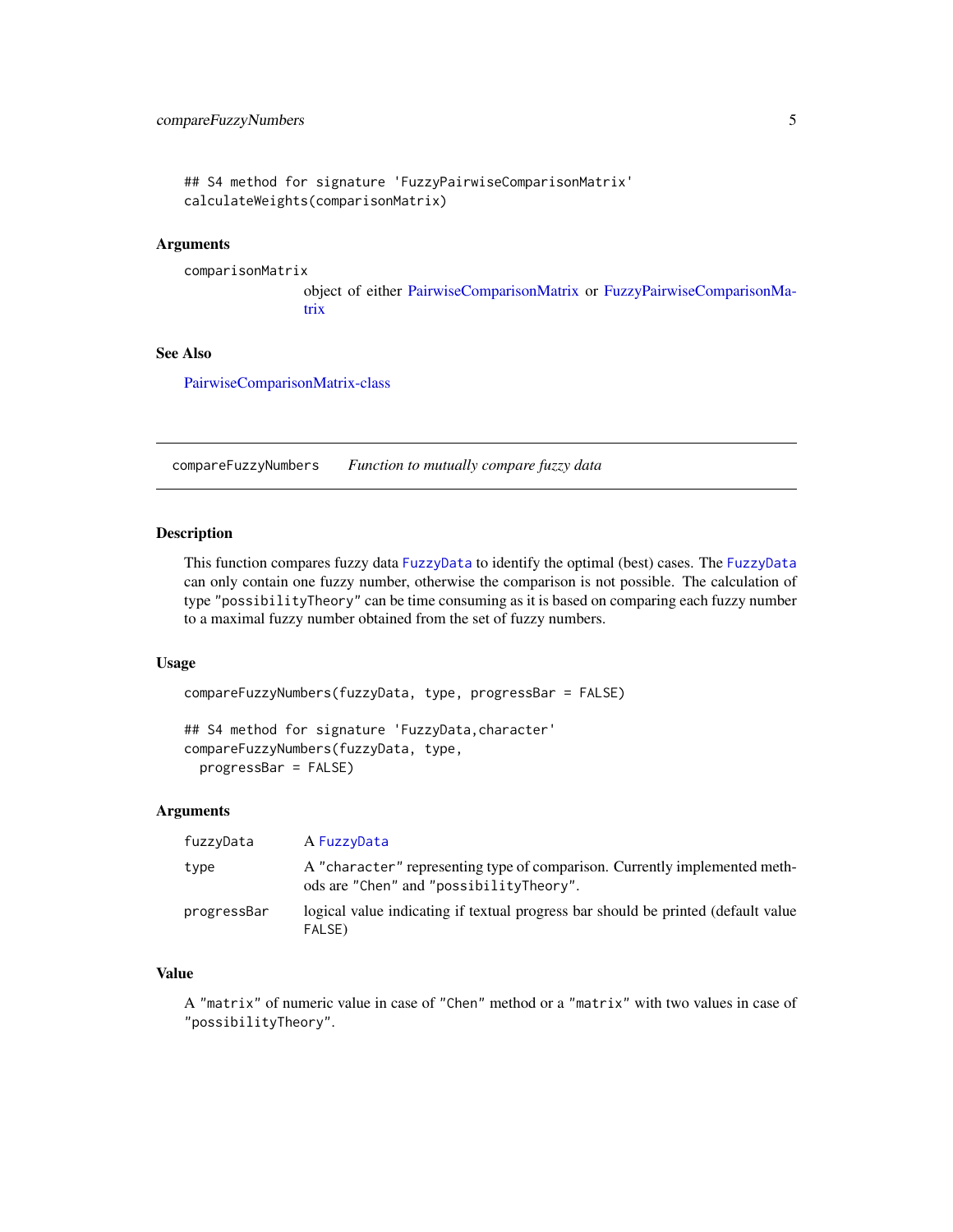<span id="page-5-0"></span>compareResults *Function to rank results*

#### Description

This function ranks data from the highest value to the lowest. Essentially it does (nrow(data)+1) - rank(data, na.last =

#### Usage

```
compareResults(data)
```
## S4 method for signature 'matrix' compareResults(data)

#### Arguments

data A matrix with one column. Usually an output of function calculateAHP.

#### Value

A "matrix" of numeric value that indicates ranking of each row, with the highest value ranked as 1.

consistencyIndex *Function to determine Consistency Index*

#### Description

This methods calculates Consistency index for [PairwiseComparisonMatrix](#page-14-1).

#### Usage

```
consistencyIndex(comparisonMatrix)
```
## S4 method for signature 'PairwiseComparisonMatrix' consistencyIndex(comparisonMatrix)

## S4 method for signature 'FuzzyPairwiseComparisonMatrix' consistencyIndex(comparisonMatrix)

#### Arguments

```
comparisonMatrix
```
A [PairwiseComparisonMatrix](#page-14-1)

### Value

A numeric value of Consistency index.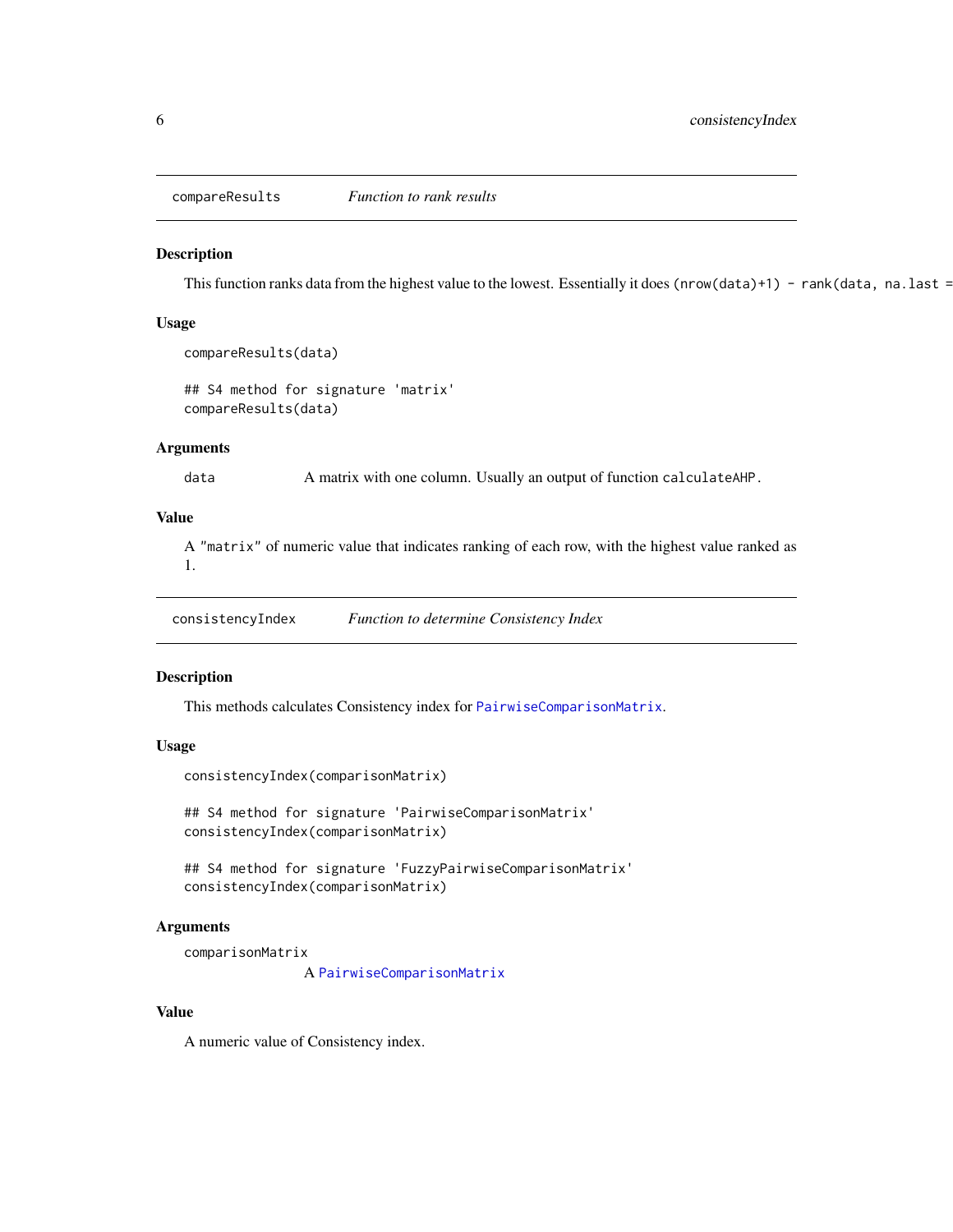<span id="page-6-0"></span>consistencyRatio *Function to determine Consistency Ratio*

#### Description

This methods calculates Consistency Ratio for [PairwiseComparisonMatrix](#page-14-1). The consistency ratio can only be provided for [PairwiseComparisonMatrix](#page-14-1) with less than 10 rows. For bigger matrices the value is not known.

#### Usage

```
consistencyRatio(comparisonMatrix, print.report = TRUE)
```

```
## S4 method for signature 'PairwiseComparisonMatrix'
consistencyRatio(comparisonMatrix,
  print.report = TRUE)
```

```
## S4 method for signature 'FuzzyPairwiseComparisonMatrix'
consistencyRatio(comparisonMatrix,
  print.report = TRUE)
```
#### Arguments

comparisonMatrix A [PairwiseComparisonMatrix](#page-14-1) print.report Optional boolean parameter stating if short report should be printed along with determination of Consistency Ratio. Default value is TRUE.

#### Details

Generally pairwise comparison matrixes are considered to be consistent if the value of Consistency Ration is smaller than 0.1. For matrices comparing more then 10 elements then Consistency Ratio is unsuitable, because the values of random index, that is necessary to obtain Consistency Ratio, are only known for matrixes with size smaller than  $10 \times 10$ .

### Value

A numeric value of Consistency Ratio, for [PairwiseComparisonMatrix](#page-14-1) with more than 10 an error is raised.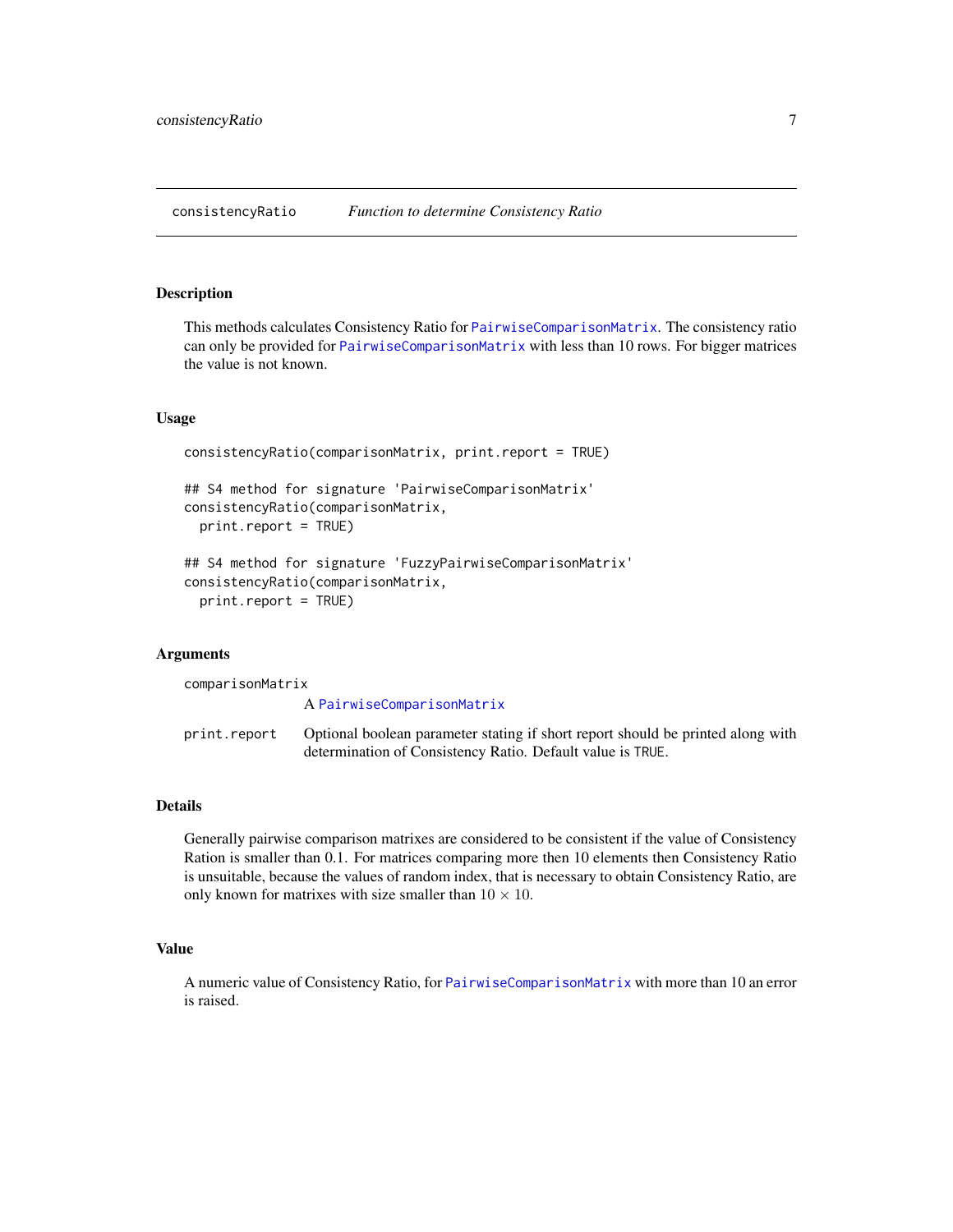<span id="page-7-0"></span>

#### Description

This function defuzzifies [FuzzyData](#page-8-1) into single value. The [FuzzyData](#page-8-1) can only contain one fuzzy number, otherwise the defuzzification is not possible.

#### Usage

```
defuzziffy(fuzzyData, type = "mean")
```

```
## S4 method for signature 'FuzzyData'
defuzziffy(fuzzyData, type = "mean")
```
# Arguments

| fuzzyData | A FuzzyData                                                                                                                                                                    |
|-----------|--------------------------------------------------------------------------------------------------------------------------------------------------------------------------------|
| type      | A "character" representing type of defuzzification. Currently implemented<br>methods are "Yager", "modalValue", "modalValueDominancy", "mean". The<br>default value is "mean". |

#### Details

The triangular fuzzy numbers  $\tilde{A}$  represented as triplet  $[a1, a2, a3]$  are defuzzified using these methods: "Yager":

$$
def(\tilde{A}) = \frac{(a2-a1)(a1+2/3(a2-a1)+(a3-a2)(a2+1/3(a3-a2))}{(a2-a1)+(a3-a2))}
$$

"modalvalue":

$$
def(\tilde{A}) = a2
$$

"modalValueDominancy":

$$
def(\hat{A}) = (a1 + 4 * a2 + a3)/6
$$

"mean":

$$
def(\tilde{A}) = (a1 + a2 + a3)/3
$$

#### Value

.

A numeric value of defuzzified value, based on deffuzification method.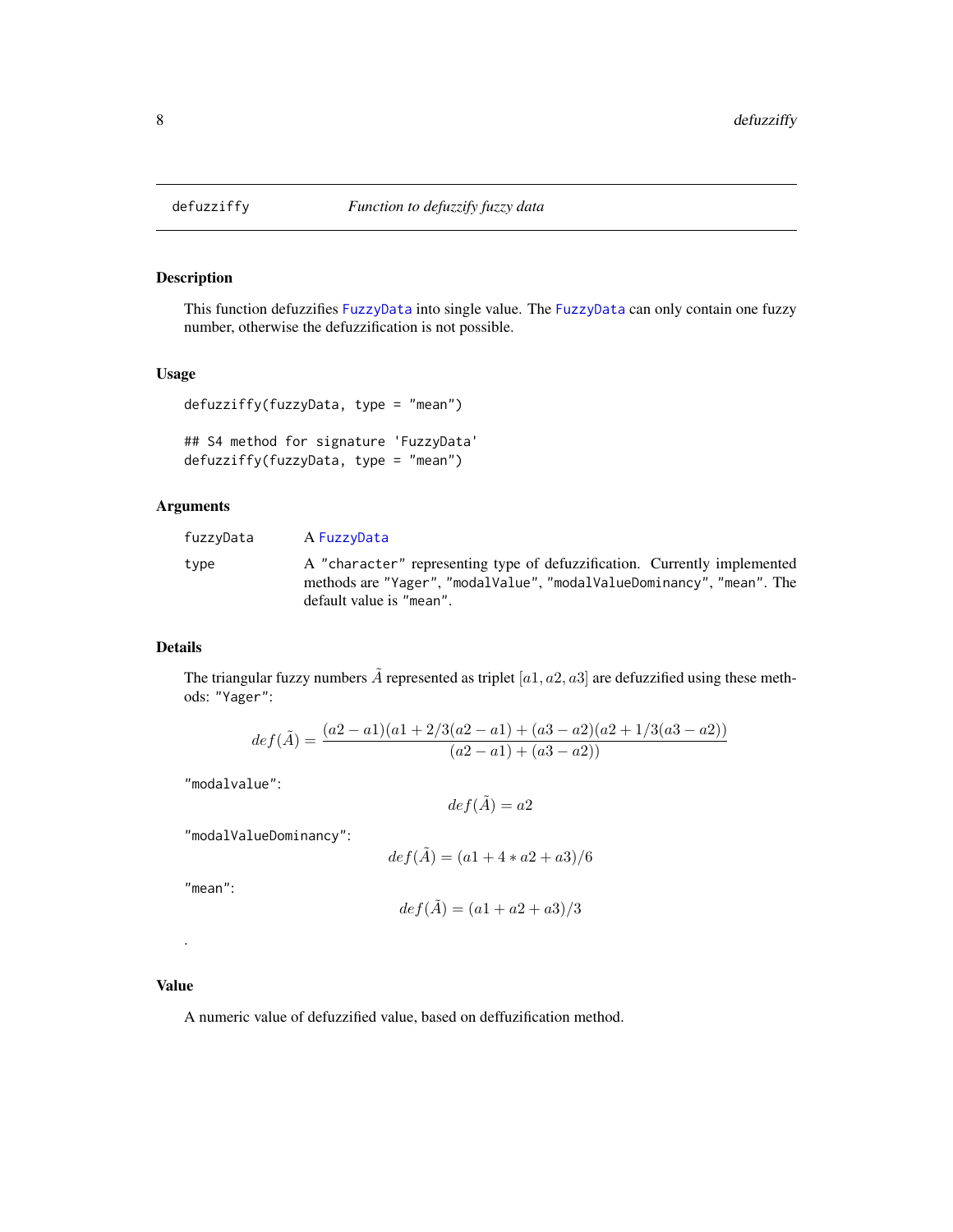<span id="page-8-0"></span>

### Description

This methods construct object [FuzzyData](#page-8-1) based on provided matrix. The matrix needs to be have rows represent individual fuzzy numbers and three colums that represent minimal, modal and maximal value of fuzzy number.

#### Usage

```
fuzzyData(data, single.value = TRUE)
## S4 method for signature 'matrix'
fuzzyData(data, single.value = TRUE)
```
### Arguments

| data         | A matrix with 3 colums.                                                                                                                                                                                                                  |
|--------------|------------------------------------------------------------------------------------------------------------------------------------------------------------------------------------------------------------------------------------------|
| single.value | An optional boolean parameter (default value TRUE) specifying if the data to<br>be turn into fuzzy data is single vector of fuzzy numbers (then it needs to have<br>3 colums) or if the whole matrix needs to be turn into fuzzy values. |

#### Value

An object of class [FuzzyData](#page-8-1)

#### See Also

[FuzzyData](#page-8-1)

<span id="page-8-1"></span>FuzzyData-class *Class "FuzzyData"*

#### Description

An S4 class to represent fuzzy data.

# Slots

fnMin A numeric vector of minimal values of fuzzy data.

fnModal A numeric vector of modal values of fuzzy data.

fnMax A numeric vector of maximal values of fuzzy data.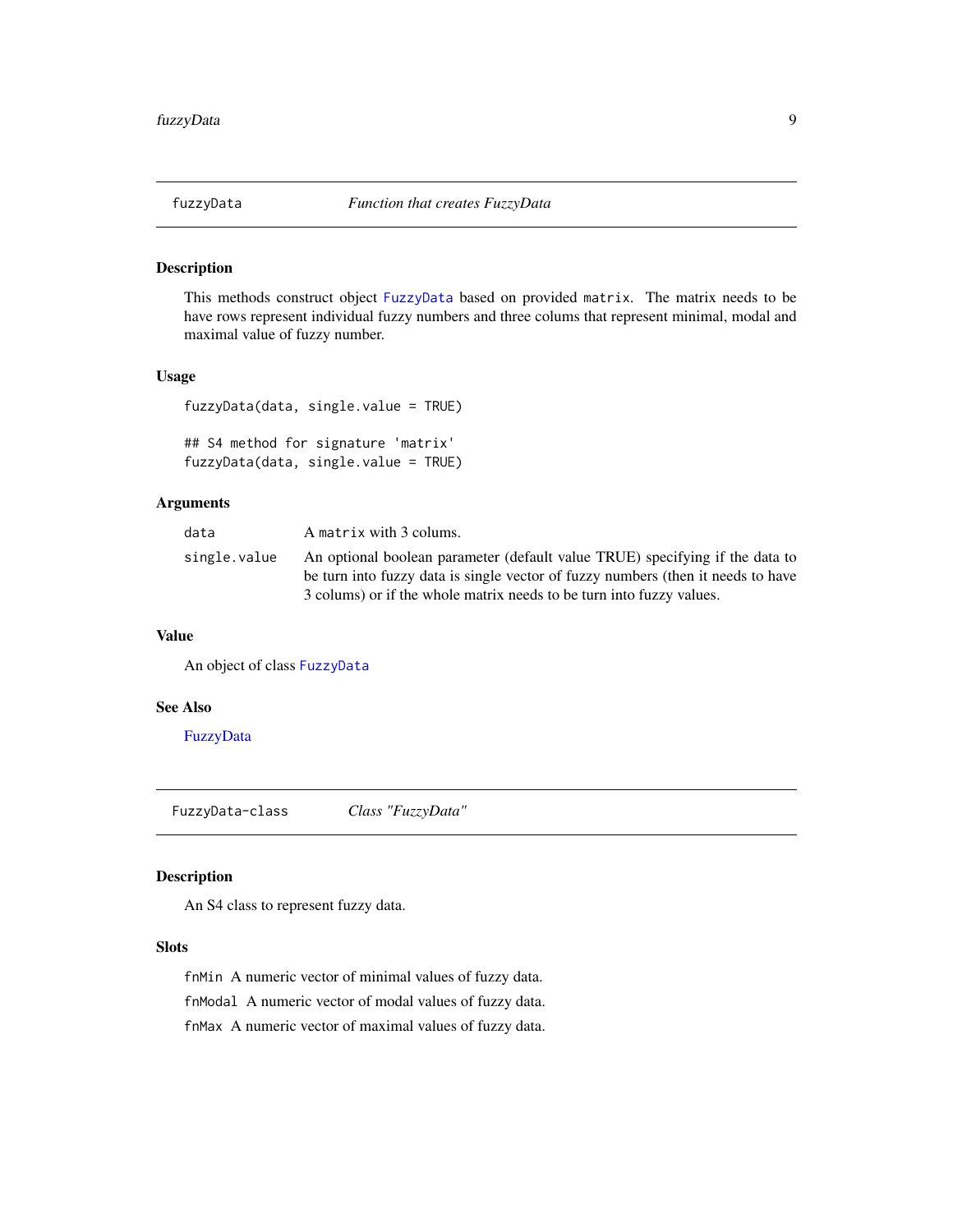```
fuzzyPairwiseComparisonMatrix
```
*Function that creates Fuzzy Pairwise Comparions Matrix*

#### Description

This methods construct object [FuzzyPairwiseComparisonMatrix](#page-10-1) based on provided [PairwiseCom](#page-14-1)[parisonMatrix](#page-14-1) and an optional fuzzy scale.

#### Usage

fuzzyPairwiseComparisonMatrix(pairwiseComparisonMatrix, fuzzyScale)

```
## S4 method for signature 'PairwiseComparisonMatrix'
fuzzyPairwiseComparisonMatrix(pairwiseComparisonMatrix,
 fuzzyScale = as.double(c(1/2, 1, 2, 1, 2, 3, 2, 3, 4, 3, 4, 5, 4, 5, 6, 5,6, 7, 6, 7, 8, 7, 8, 9, 8, 9, 9)))
## S4 method for signature 'matrix'
fuzzyPairwiseComparisonMatrix(pairwiseComparisonMatrix,
 fuzzyScale = as.double(c(1/2, 1, 2, 1, 2, 3, 2, 3, 4, 3, 4, 5, 4, 5, 6, 5,
```
#### Arguments

pairwiseComparisonMatrix [PairwiseComparisonMatrix](#page-14-1) or matrix. fuzzyScale A numeric vector that definies fuzzy scale. Default scale is described in details.

#### Details

Parameter fuzzyScale is expected as a vector containing n\*3 values that represent triangular fuzzy numbers used as fuzzy intensity of importance (only the values equal or higher than 1, inverse values are calculated automatically). The values need to be ordered by fuzzy values. Default value of this parameter is as.double(c(1/2, 1, 2, 1, 2, 3, 2, 3, 4, 3, 4, 5, 4, 5, 6, 5, 6, 7, 6, 7, 8, 7, 8, 9, 8, 9, 9)). Another possibility is eg. as.double(c(1/3,1,3,1,3,5,3,5,7,5,7,9,7,9,9))

If param pairwiseComparisonMatrix is matrix then it needs to be of character type. Each element in the matrix must be specified as triplet " $x$ ;  $y$ ; z", where  $x \le y \le z$ . From this matrix a pairwise comparison is constructed from y values and x and z function as lower and upper limits of y respectively. In this case the optional parameter fuzzyScale is not taken into account at all.

#### Value

Object of class [FuzzyPairwiseComparisonMatrix](#page-10-1)

6, 7, 6, 7, 8, 7, 8, 9, 8, 9, 9)))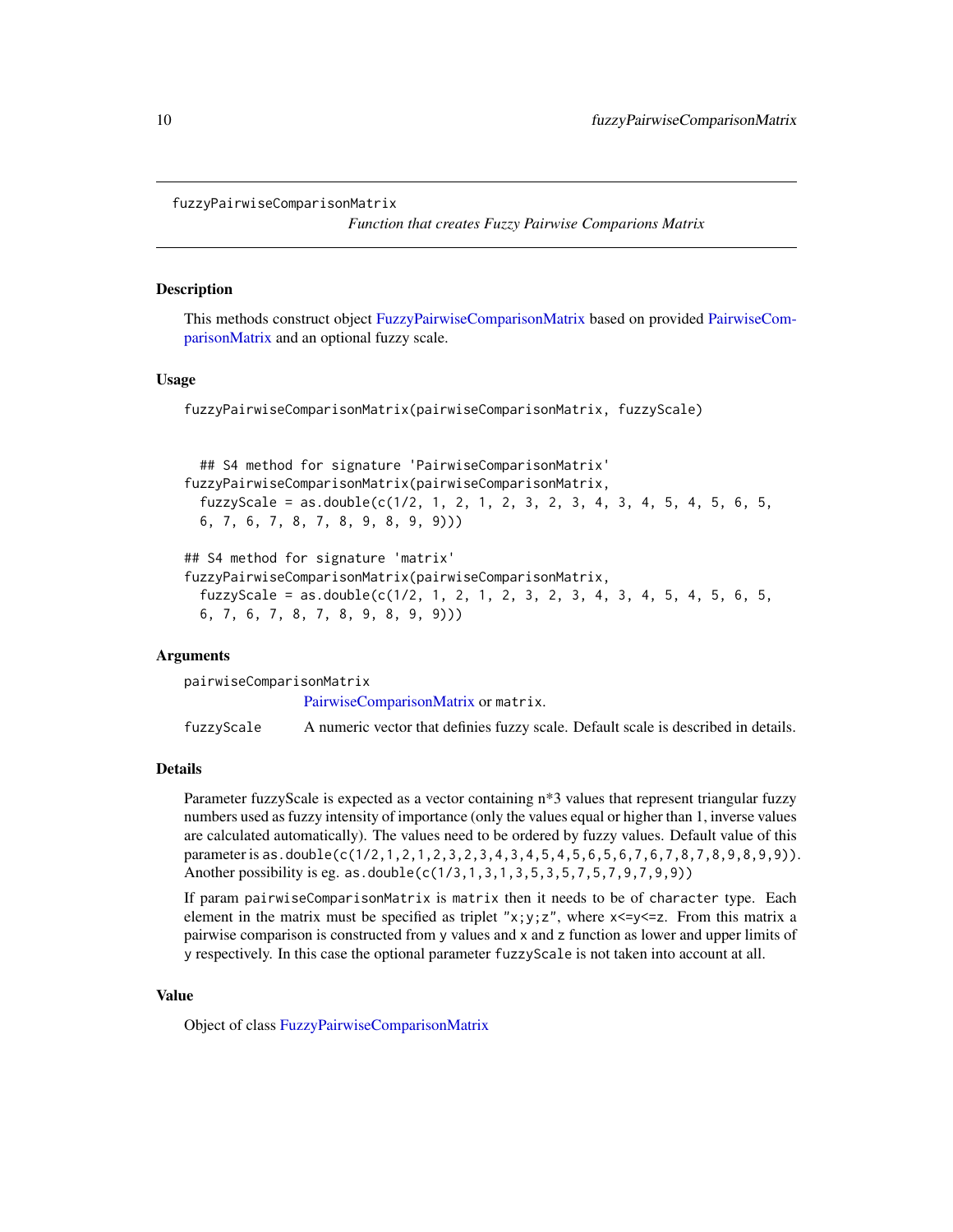<span id="page-10-1"></span><span id="page-10-0"></span>FuzzyPairwiseComparisonMatrix-class

*Class "FuzzyPairwiseComparisonMatrix"*

#### **Description**

An S4 class to represent a fuzzy pairwise comparison matrix.

#### Slots

fnMin A matrix of minimal values of fuzzy preferences.

fnModal A matrix of modal values of fuzzy preferences.

fnMax A matrix of maximal values of fuzzy preferences.

variableNames Names of variables in the pariwise comparison matrix obtained either as colnames or rownames.

fuzzyPairwiseComparisonMatrix1

*Function that creates Fuzzy Pairwise Comparions Matrix*

#### Description

This methods construct object [FuzzyPairwiseComparisonMatrix](#page-10-1) based on provided [PairwiseCom](#page-14-1)[parisonMatrix](#page-14-1) and two matrices that form lower an upper significant values of the [PairwiseCompar](#page-14-1)[isonMatrix](#page-14-1) that form middle significant value.

#### Usage

fuzzyPairwiseComparisonMatrix1(lowerValues, pairwiseComparisonMatrix, upperValues)

## S4 method for signature 'matrix, PairwiseComparisonMatrix, matrix' fuzzyPairwiseComparisonMatrix1(lowerValues, pairwiseComparisonMatrix, upperValues)

### Arguments

lowerValues A matrix of "double" that consists of lower significant values. pairwiseComparisonMatrix [PairwiseComparisonMatrix](#page-14-1) that consists of middle significant values. upperValues A matrix of "double" that consists of upper significant values.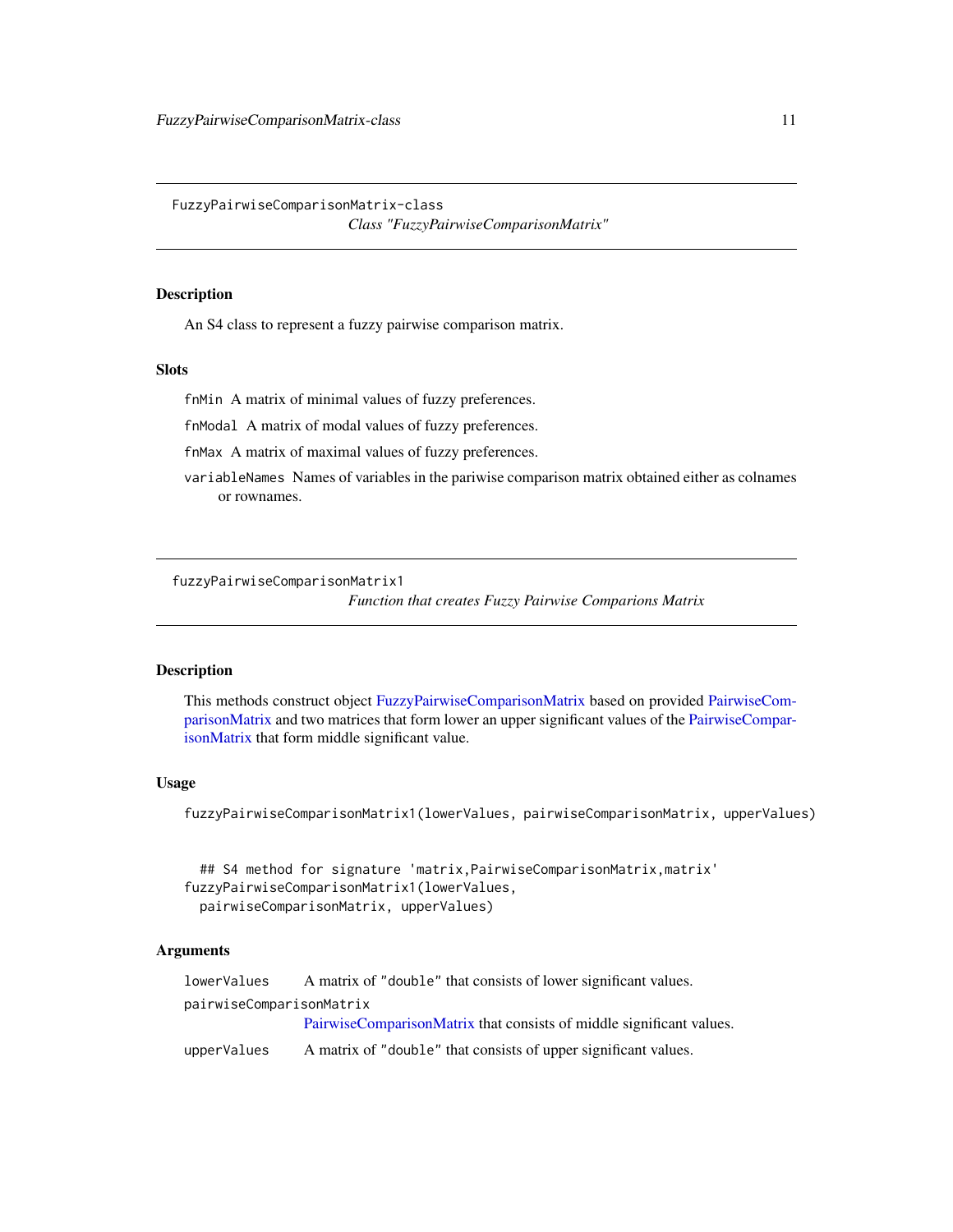### <span id="page-11-0"></span>Details

This function allows user to specify fuzzy pairwise comparison matrix that is not based on fuzzy scale but rely more on user's specification. The middle significant values have to be definied by [PairwiseComparisonMatrix](#page-14-1) to ensure some elementary properties. The significant values provided to this function have to be correctly ordered and fuzzy numbers have to be reciprocal otherwise the function fails.

#### Value

Object of class [FuzzyPairwiseComparisonMatrix](#page-10-1)

<span id="page-11-1"></span>FuzzyWeights-class *Class "FuzzyWeights"*

#### Description

An S4 class to represent fuzzy weights for fuzzy AHP calculation.

#### **Slots**

fnMin Object of class numeric containing minimal values of fuzzy weights. fnModal Object of class numeric containing modal values of fuzzy weights. fnMax Object of class numeric containing maximal values of fuzzy weights.

getFuzzyNumber *Function to extract specific fuzzy numbers*

#### **Description**

This methods helps with extracting fuzzy numbers from [FuzzyData](#page-8-1) and [FuzzyWeights](#page-11-1).

#### Usage

```
getFuzzyNumber(object, index)
```
## S4 method for signature 'FuzzyData, integer' getFuzzyNumber(object, index)

```
## S4 method for signature 'FuzzyWeights,integer'
getFuzzyNumber(object, index)
```
#### Arguments

| object | An object of class FuzzyData or FuzzyWeights                                               |
|--------|--------------------------------------------------------------------------------------------|
| index  | An object of class integer that represents one or more indices to extract the<br>data from |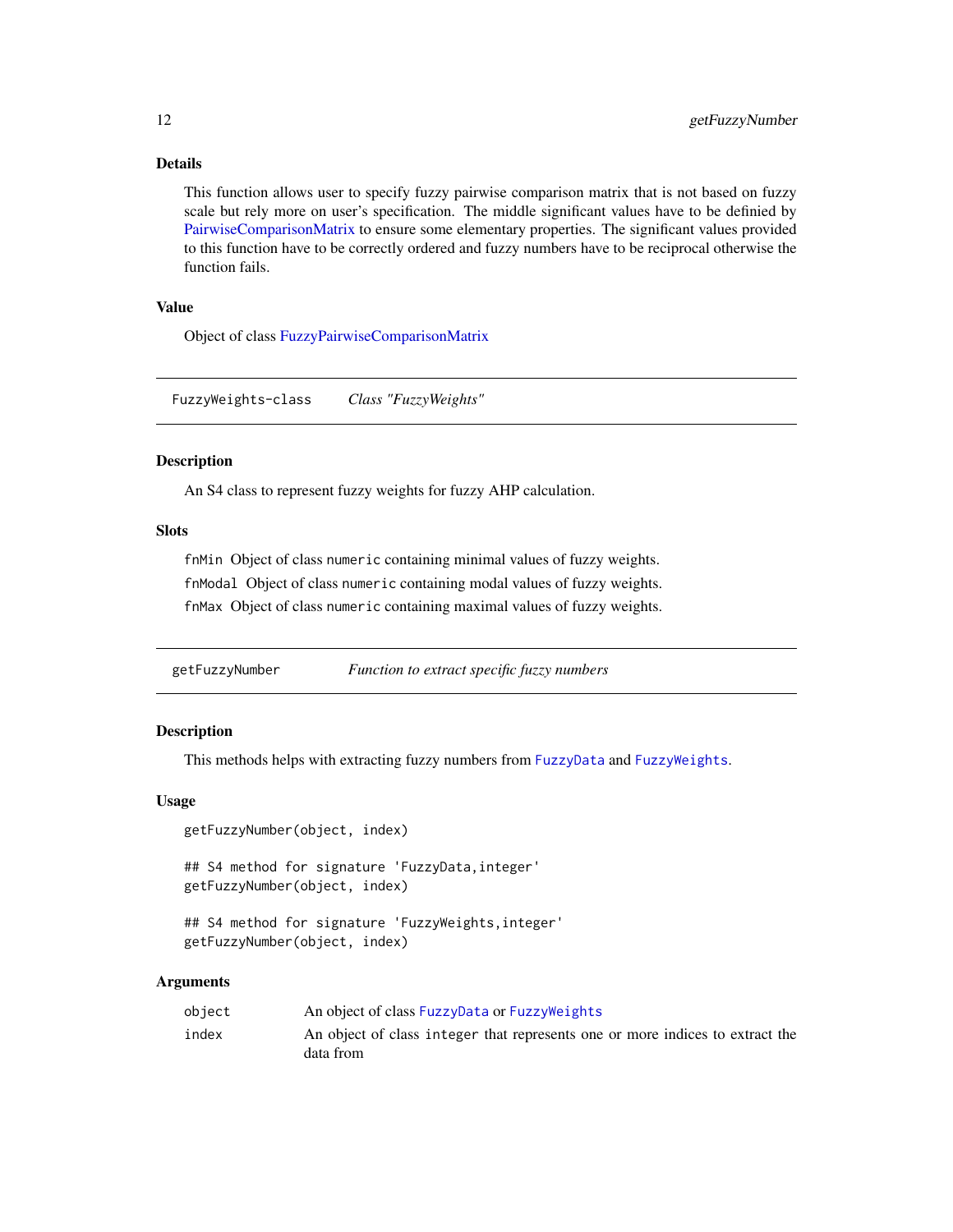#### <span id="page-12-0"></span>insertInto 13

# Value

A matrix where rows

insertInto *Function that inserts FuzzyData on specific column number in another FuzzyData*

#### Description

This methods construct object [FuzzyData](#page-8-1) based on two [FuzzyData](#page-8-1) and index. The functions merges the sources into single output. It inserts data2 onto specific position (defined by index) in data1.

#### Usage

insertInto(data1, data2, index)

## S4 method for signature 'FuzzyData,FuzzyData' insertInto(data1, data2, index)

### Arguments

| data1 | An object of FuzzyData - data to insert into.                                 |
|-------|-------------------------------------------------------------------------------|
| data2 | An object of FuzzyData - data that should be inserted.                        |
| index | An integer specifying the column position on which data 2 should be inserted. |

### Value

An object of class [FuzzyData](#page-8-1)

### Examples

```
values = (c(1,2,3,4,5,6,7,8,9))
values = matrix(values, nrow = 3, ncol = 3, byrow = TRUE)
fData = fuzzyData(values, single.value = FALSE)
v = (c(15, 16, 17))v = matrix(v, nrow = 3, ncol = 1, byrow = TRUE)fd = fuzzyData(v, single.value = FALSE)
fData = insertInto(fData, fd, 2)
```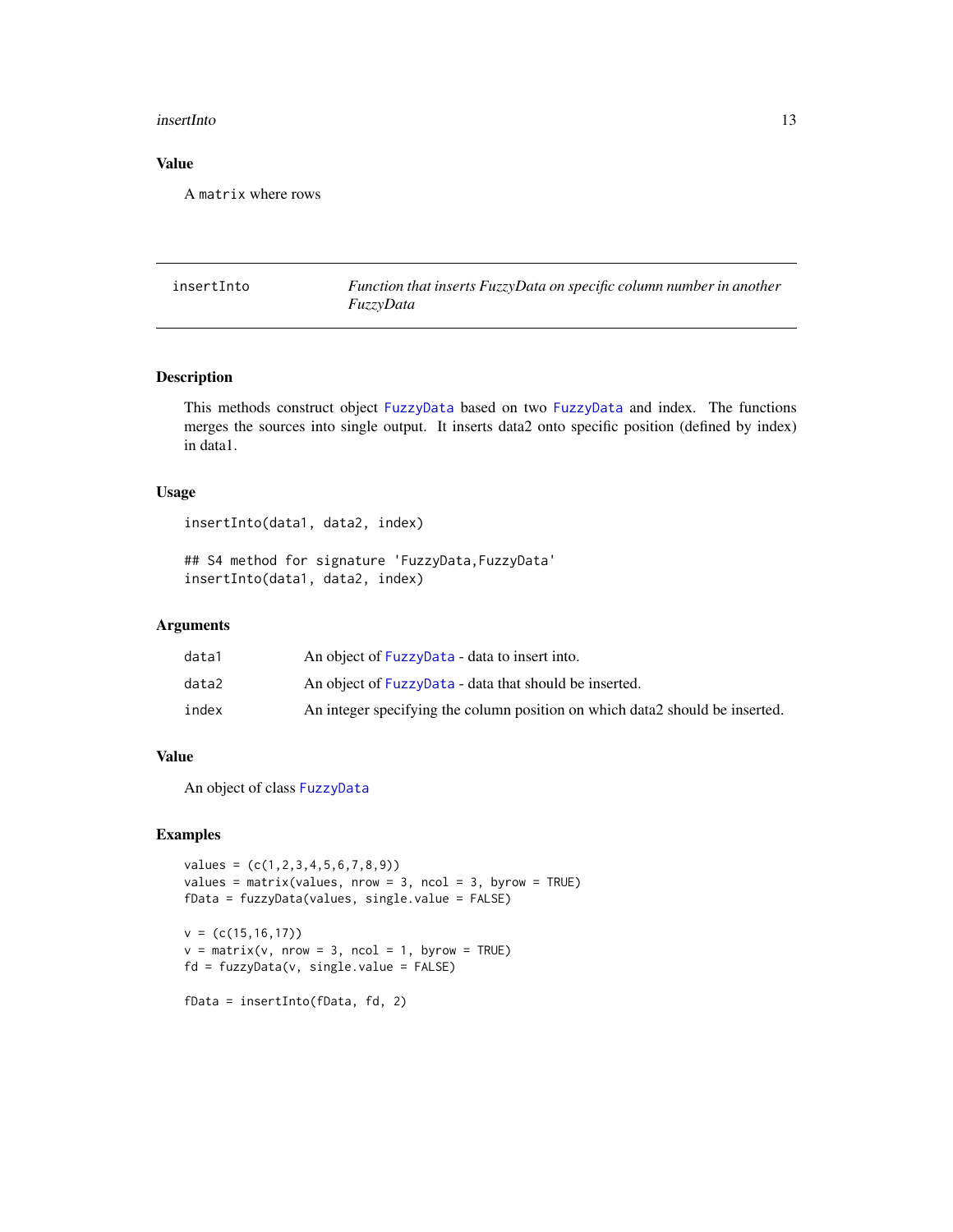#### <span id="page-13-0"></span>pairwiseComparisonMatrix

*Function that creates Pairwise Comparions Matrix*

#### Description

This methods construct object [PairwiseComparisonMatrix](#page-14-1) based on provided matrix. The matrix needs to be square and reciprocal with the intensity of importance (comparisons). Since the version 0.6.9 the comparsions can be represented as either characters (e.g. "1", "9", "1/9") or numeric (e.g. 1, 9, 1/9) .

### Usage

```
pairwiseComparisonMatrix(matrix)
```
## S4 method for signature 'matrix' pairwiseComparisonMatrix(matrix)

#### Arguments

matrix A reciprocal square matrix with ones on the main diagonal.

#### Value

An object of class [PairwiseComparisonMatrix](#page-14-1)

#### See Also

[PairwiseComparisonMatrix](#page-14-1)

#### Examples

```
comparisonMatrixValues = c("1","9","5","1/9","1","1/3","1/5","3","1")
comparisonMatrix = matrix(comparisonMatrixValues, nrow = 3, ncol = 3, byrow = TRUE)
matrix = pairwiseComparisonMatrix(comparisonMatrix)
```

```
comparisonMatrixValues = c(1,9,5,1/9,1,1/3,1/5,3,1)
comparisonMatrix = matrix(comparisonMatrixValues, nrow = 3, ncol = 3, byrow = TRUE)
matrix = pairwiseComparisonMatrix(comparisonMatrix)
```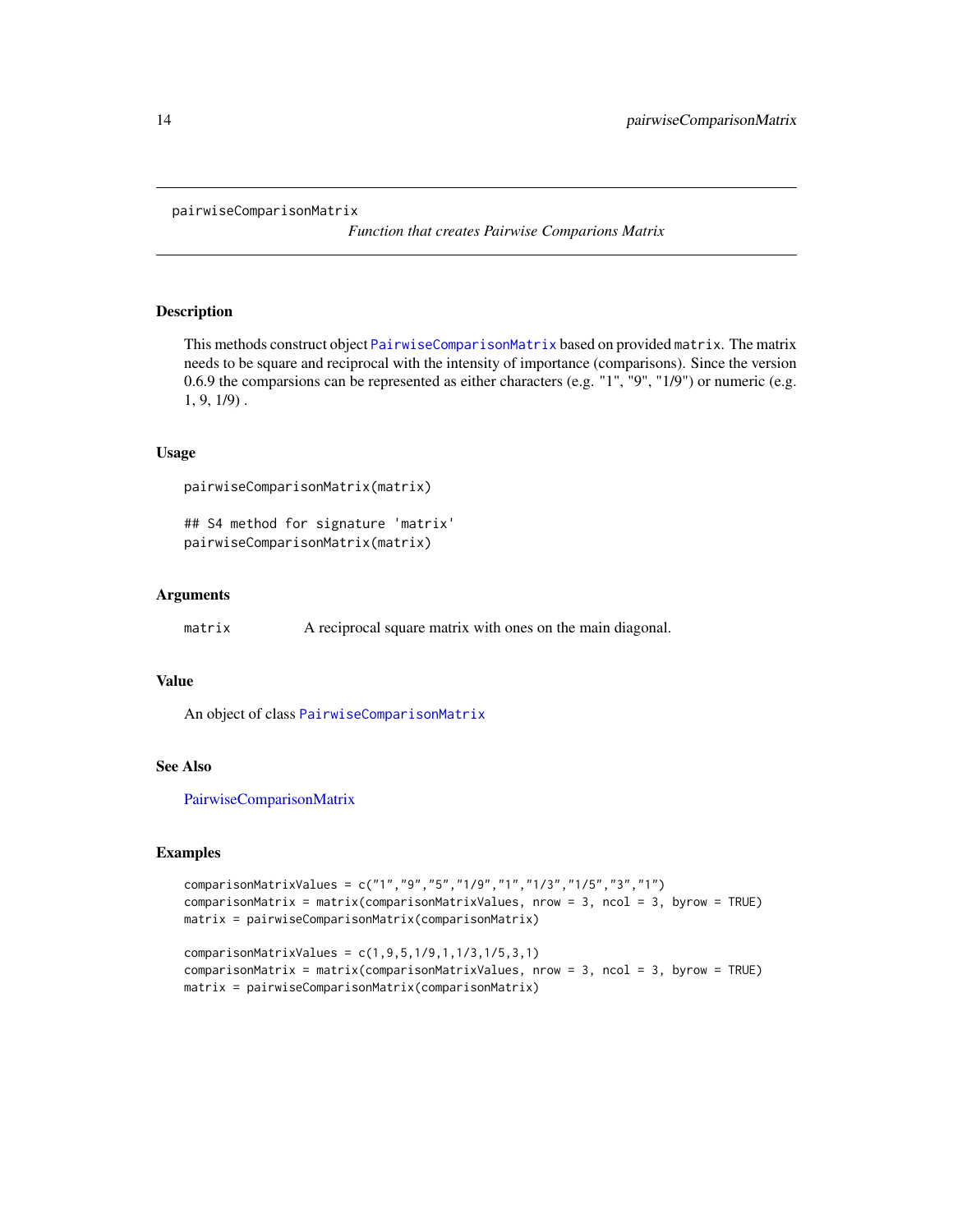<span id="page-14-1"></span><span id="page-14-0"></span>PairwiseComparisonMatrix-class

*Class "PairwiseComparisonMatrix"*

#### Description

An S4 class to represent a pairwise comparison matrix.

#### **Slots**

valuesChar A pairwise comparison matrix based on Saaty's method as characters.

values A pairwise comparison matrix based on Saaty's method as numeric.

variableNames Names of variables in the pariwise comparison matrix obtained either as colnames or rownames.

strictConsistency *Function to assess strict consistency of Comparison Matrix*

#### Description

Check if

$$
a_{ik} = a_{ij} \times a_{jk}
$$

applies for all  $i, j, k = 1, 2, \ldots, n$ , where *n* is size of *a*.

#### Usage

```
strictConsistency(PairwiseComparisonMatrix, print.report = TRUE)
```

```
## S4 method for signature 'FuzzyPairwiseComparisonMatrix'
strictConsistency(PairwiseComparisonMatrix,
 print.report = TRUE)
```

```
## S4 method for signature 'PairwiseComparisonMatrix'
strictConsistency(PairwiseComparisonMatrix,
 print.report = TRUE)
```
#### **Arguments**

PairwiseComparisonMatrix

A [FuzzyPairwiseComparisonMatrix](#page-10-1) or [PairwiseComparisonMatrix.](#page-14-1)

print.report Optional boolean parameter stating if short report should be printed along with determination of Weak Consistency. Default value is TRUE.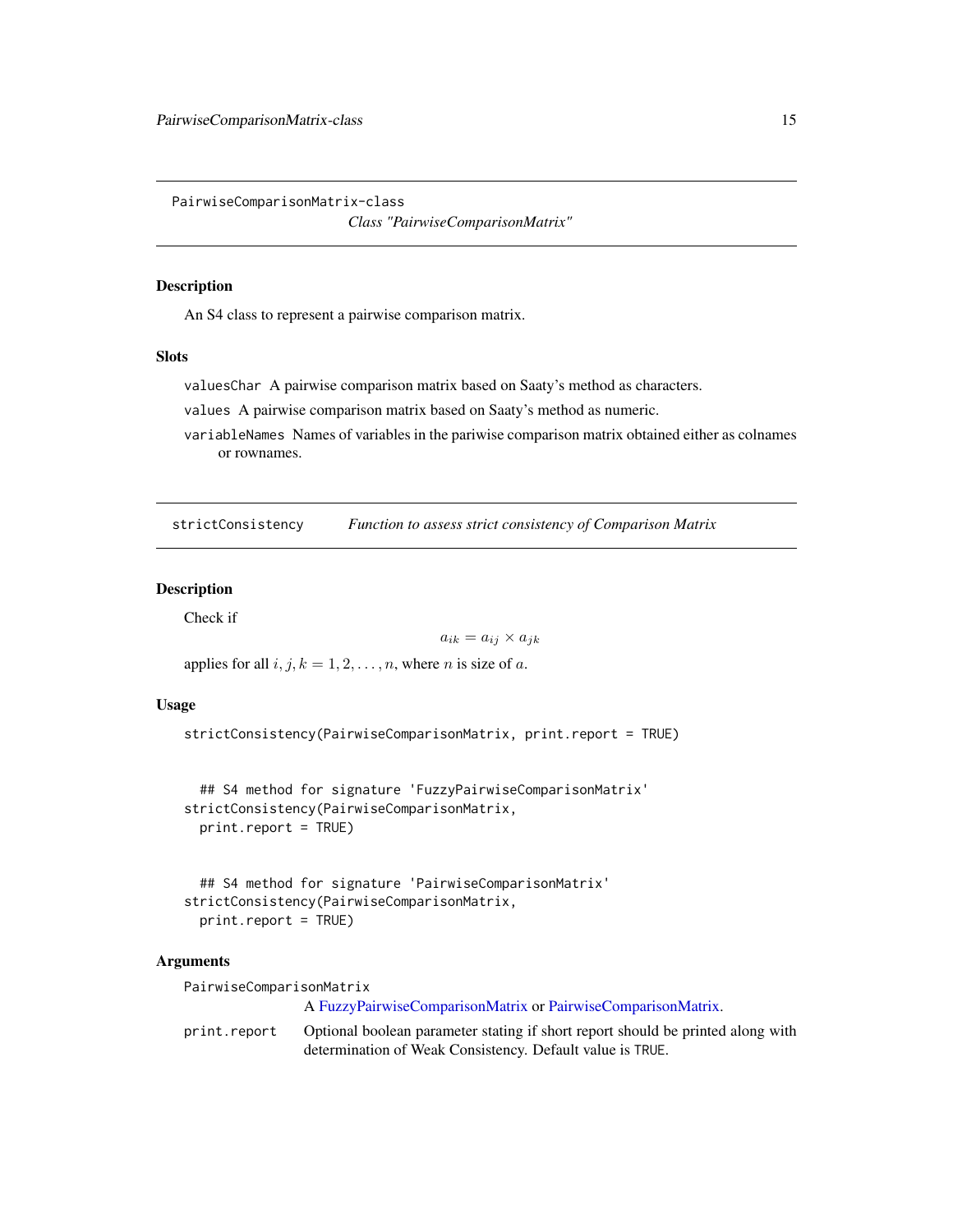#### <span id="page-15-0"></span>Value

Boolean value indicating if Comparison Matrix passed the weak consistency test and a warning message listing the problematic triplets if the matrix is not consisten.

weakConsistency *Function to assess Weak Consistency of Comparison Matrix*

#### Description

Check if for  $a_{ij} > 1, a_{jk} > 1$  applies that

$$
a_{ik} >= \max(a_{ij}, a_{jk})
$$

for all  $i, j, k = 1, 2, \dots, n$ , where *n* is size of *a*.

### Usage

weakConsistency(PairwiseComparisonMatrix, print.report = TRUE)

## S4 method for signature 'FuzzyPairwiseComparisonMatrix' weakConsistency(PairwiseComparisonMatrix, print.report = TRUE)

```
## S4 method for signature 'PairwiseComparisonMatrix'
weakConsistency(PairwiseComparisonMatrix,
 print.report = TRUE)
```
#### Arguments

| PairwiseComparisonMatrix |                                                                                 |
|--------------------------|---------------------------------------------------------------------------------|
|                          | A FuzzyPairwiseComparisonMatrix or PairwiseComparisonMatrix.                    |
| print.report             | Optional boolean parameter stating if short report should be printed along with |
|                          | determination of Weak Consistency. Default value is TRUE.                       |

#### Value

Boolean value indicating if Comparison Matrix passed the weak consistency test and a warning message listing the problematic triplets if the matrix is not consisten.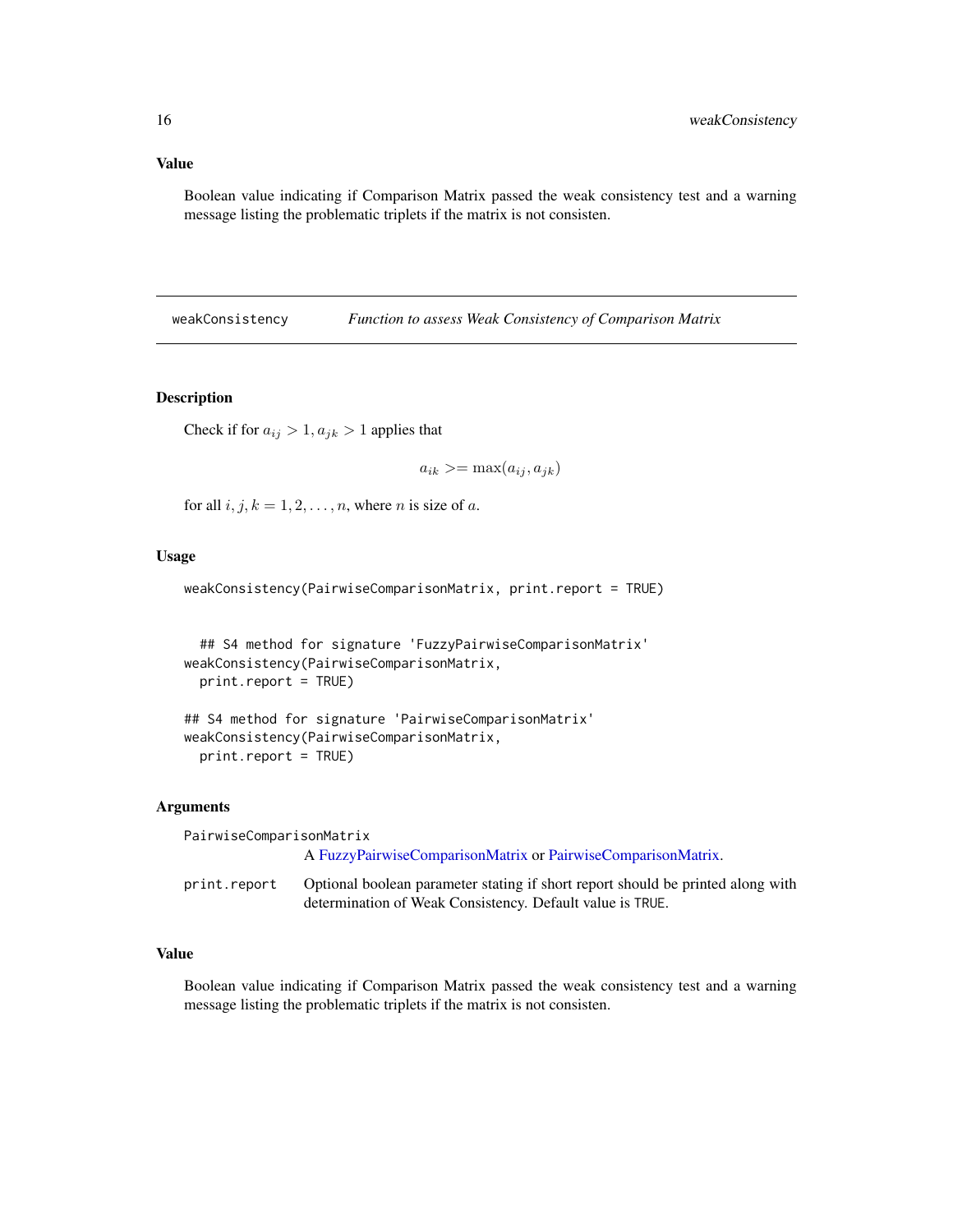<span id="page-16-1"></span><span id="page-16-0"></span>Weights-class *Class "Weights"*

# Description

An S4 class representing weights for AHP calculation. Each value in numeric vector represents one weight.

# Slots

weights Object of class numeric containing weights.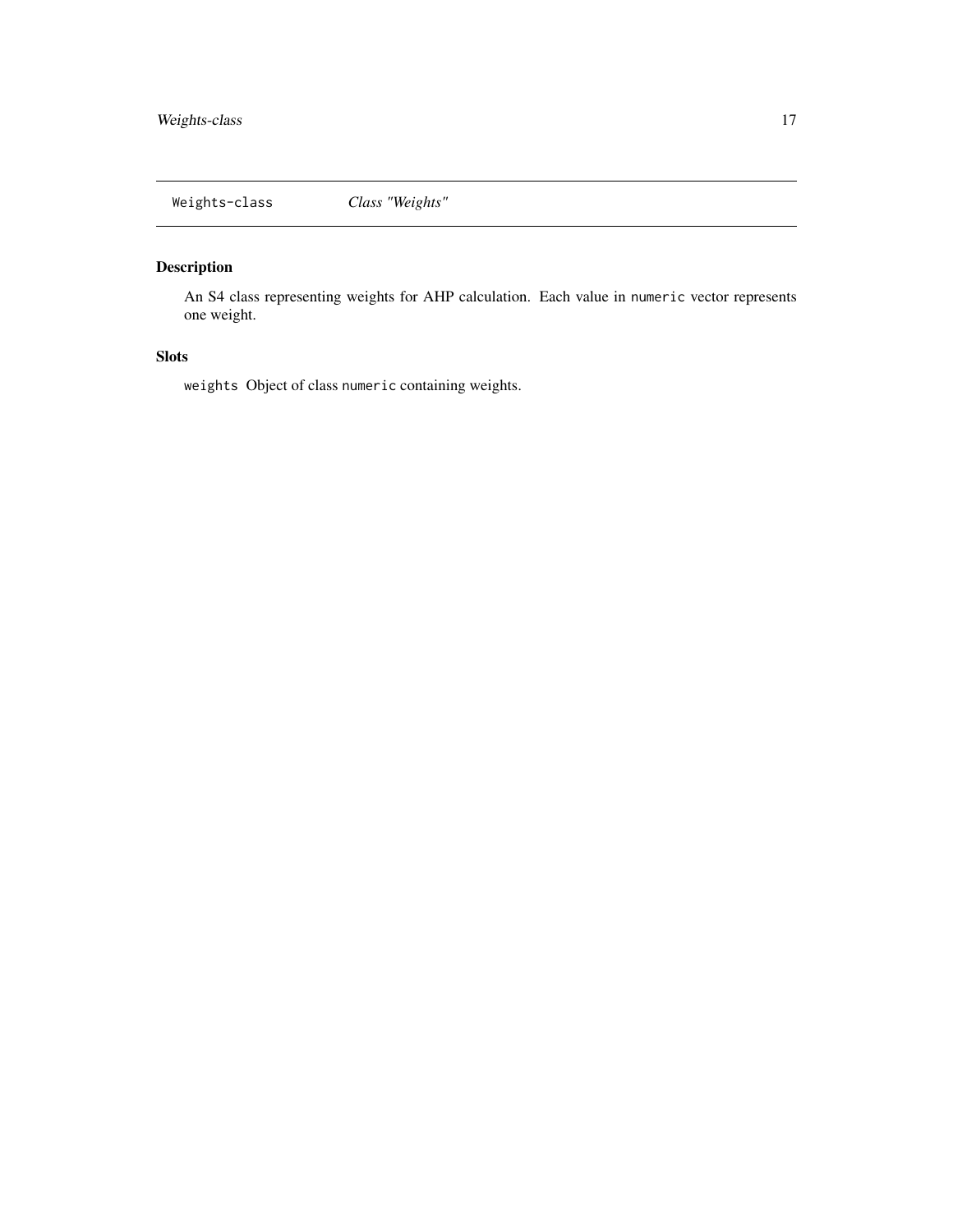# <span id="page-17-0"></span>Index

```
bindColums, 3
bindColums,FuzzyData,FuzzyData-method
        (bindColums), 3
calculateAHP, 3
calculateAHP,FuzzyPairwiseComparisonMatrix,FuzzyData-method
        (calculateAHP), 3
calculateAHP,FuzzyPairwiseComparisonMatrix,matrix-method
FuzzyData, 3–5, 8, 9, 12, 13
        (calculateAHP), 3
calculateAHP,FuzzyWeights,FuzzyData-method
        (calculateAHP), 3
calculateAHP,FuzzyWeights,matrix-method
        (calculateAHP), 3
calculateAHP,PairwiseComparisonMatrix,matrix-method<br>(alculateAHP) 2
        (calculateAHP), 3
calculateAHP,Weights,matrix-method
        (calculateAHP), 3
calculateWeights, 4
calculateWeights,+<br>calculateWeights,FuzzyPairwiseComparisonMatrix-method<sub>/furnu</sub>paimuiseComparisonMatrix,huz
        (calculateWeights), 4
calculateWeights,PairwiseComparisonMatrix-method
        (calculateWeights), 4
compareFuzzyNumbers, 5
compareFuzzyNumbers,FuzzyData,character-method
        (compareFuzzyNumbers), 5
compareResults, 6
compareResults,FuzzyData,character-method
        (compareResults), 6
compareResults,matrix-method
        (compareResults), 6
consistencyIndex, 6
consistencyIndex,FuzzyPairwiseComparisonMatrix-method
FuzzyWeights-class, 12
        (consistencyIndex), 6
12
        (consistencyIndex), 6
consistencyRatio, 7
consistencyRatio,FuzzyPairwiseComparisonMatri&∈#&\#ZaWNumber,FuzzyWeights,integer-method
        (consistencyRatio), 7
consistencyRatio,PairwiseComparisonMatrix-method
        (consistencyRatio), 7
                                              defuzziffy, 8
                                              defuzziffy,FuzzyData,character-method
                                                      (defuzziffy), 8
                                              defuzziffy,FuzzyData-method
                                                      (defuzziffy), 8
                                              FuzzyAHP-package, 2
                                              fuzzyData, 9
                                              fuzzyData,matrix-method (fuzzyData), 9
                                              FuzzyData-class, 9
                                              FuzzyPairwiseComparisonMatrix, 4, 5,
                                                      10–12, 15, 16
                                              fuzzyPairwiseComparisonMatrix,matrix-method
                                                      (fuzzyPairwiseComparisonMatrix),
                                                      10
                                                      (fuzzyPairwiseComparisonMatrix),
                                                      10
                                              fuzzyPairwiseComparisonMatrix,PairwiseComparisonMatrix-method
                                                      (fuzzyPairwiseComparisonMatrix),
                                              FuzzyPairwiseComparisonMatrix-class,
                                                      11
                                              fuzzyPairwiseComparisonMatrix1, 11
                                              fuzzyPairwiseComparisonMatrix1,matrix,PairwiseComparisonMa
                                                      (fuzzyPairwiseComparisonMatrix1),
                                                      11
                                              FuzzyWeights, 3, 4, 12
                                              getFuzzyNumber,FuzzyData,integer-method
                                                      (getFuzzyNumber), 12
                                                      (getFuzzyNumber), 12
                                              insertInto, 13
```